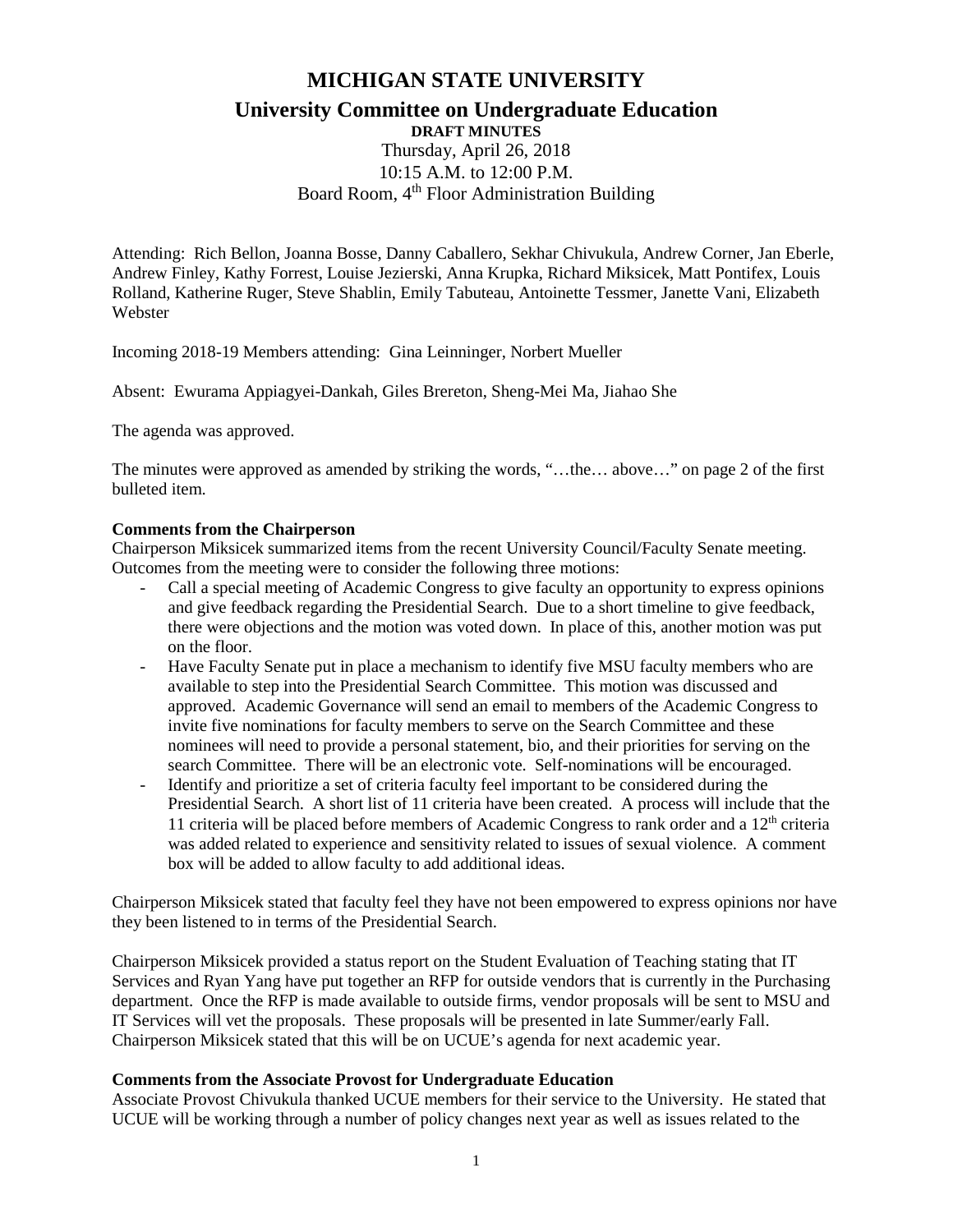implementation of a new Student Information System. UCUE will also be asked to review and endorse the policy on accommodating student veterans who are called away for deployment.

## **Reconsideration of the Request to Change the Admission Requirements for the Bachelor of Science Degree in Actuarial Science (Action Item, tabled from 4/12/18 UCUE meeting)**

Chairperson Miksicek referenced the documents that had been sent to UCUE showing UCUE'S requested revisions for the Request to Change the Admission Requirements for the Bachelor of Science Degree in Actuarial Science. The "Response" document from Keith Promislow had also been given to UCUE. UCUE'S recommendations and the Department of Mathematics' responses are below.

## **Recommendations on Actuarial Science**

• We would recommend clarifying the timing of completion of the Actuarial exams by saying " … before August *prior* to the year of admission into the degree program." [Item

1.a and 1.b of "additional criteria"] "August of the year of admission" could be the August before, or the August after being admitted to the program.

# We propose new text of the form " … before the start of the fall semester after the student first completes 56 credits."

• Consider changing "Passing an MSU screening which involves satisfactory performance in an interview with the Director …" to "Satisfactory completion of an oral examination." [or something comparable describing the screening protocol that is currently in practice]

# Change item 2 under additional criteria to read "Satisfactory completion of an oral examination relating to Exam P or Exam FM."

• Under Item 8 (Source of Budget), strike out "New Funds" in Internal reallocation, College reallocation, New Funds" so that this is consistent with "No new funds will be necessary for the implementation of this change."

# Agreed. Strike "New funds" on item 8 under internal reallocation.

• On page 4 of 9 of the PDF, in the parenthetical remark, consider the following strike out: "... the new criteria in this proposal for the second screening are reinforced compared to current criteria." [ does the AS program in fact perform a "second screening?" ]

The Actuarial Science program does not currently perform a second screening. The second sentence of the parenthetical paragraph should read, "The new criteria in this proposal are reinforced compared to the current criteria."

• On page 6 of 9 of the PDF: Since the AS program requires completion of LB 220 or MTH 234 this would be another reason to justify the language "… a minimum grade of 3.0 in MTH 132 and MTH 133 and MTH 234 *or equivalent course*" within the admissions requirements.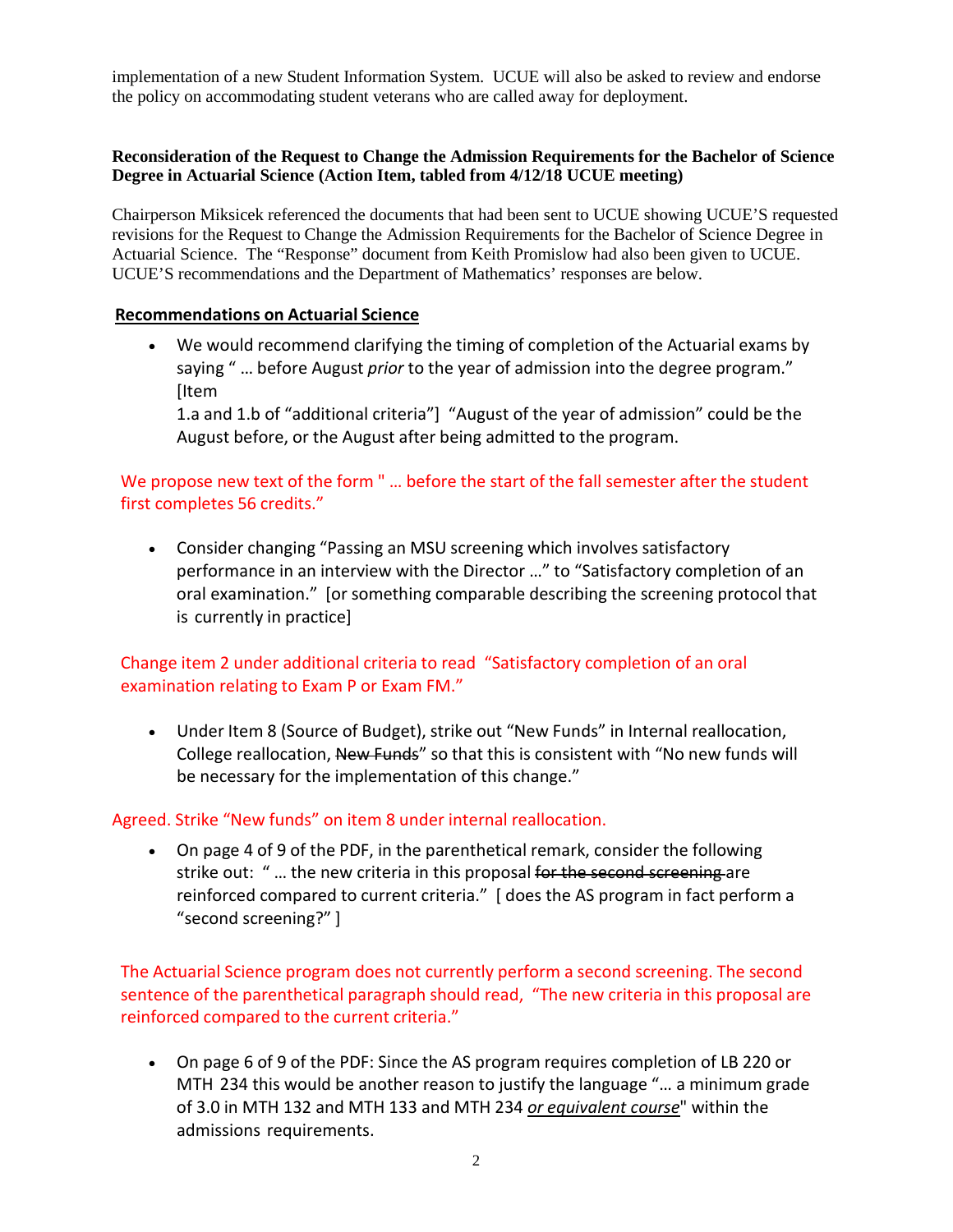Agreed. As for the QRA degree the language of 1.a.2 should read "An average of 3.0 in the grades of MTH 132, MTH 133, and MTH 234 (or equivalent courses)"

• since CSE 131 is no longer an option [page 7 of 9 of the PDF], CSE 231 can be moved into course grouping k: "All of the following courses (19 Cr) … ", permitting you to drop course grouping l (which previously included CSE 131 or CSE 231).

# Agreed. CSE 131 should be dropped from course grouping l, and course grouping k and l should be merged into one.

The following motion passed unanimously.

*The University Committee on Undergraduate Education duly considered and endorsed the request to Change the Admission Requirements for the Bachelor of Science Degree in Actuarial Science.*

#### **Reconsideration of the Request for a New Bachelor of Science Degree in Quantitative Risk Analytics (Action Item, tabled from 4/12/18 UCUE meeting)**

Chairperson Miksicek referenced the documents that had been sent to UCUE showing UCUE'S requested revisions for the Request for a New Bachelor of Science Degree in Quantitative Risk Analytics. The "Response" document from Keith Promislow had also been given to UCUE.

Chairperson Miksicek stated that the Mathematics Department agreed with UCUE's suggestions with regard to requirement #2 under Admissions. The admission requirement 1.a.2 should read, "An average of 3.0 in the grades of MTH 132, MTH 133, and MTH 234 (or equivalent courses). " There was no additional discussion.

The following motion passed unanimously.

# *The University Committee on Undergraduate Education duly considered and endorsed the request for a New Bachelor of Science Degree in Quantitative Risk Analytics.*

Chairperson Miksicek began the election of 2018-19 officers by explaining the responsibilities of the Chairperson. Chairperson responsibilities include: bi-weekly meetings with Associate Provost Chivukula and Lynne Frechen to develop agenda, respond to emails from Joy Speas, interact with departments who have issued curriculum Requests in order to resolve questions before and after UCUE meetings, and determine if and when subcommittees are necessary. The UCUE Chairperson is automatically a voting member of the Steering Committee, University Council and Faculty Senate. These committees each meet once per month on Tuesdays from 3:15 – 5:00 pm.

Chairperson Miksicek stated the nomination results for the 2018 – 19 academic year: Rich Bellon was nominated and approved as Chairperson. Andrew Corner was nominated and approved as Vice Chair. Jan Eberle was nominated and approved as the faculty liaison to Military Education. Andrew Corner's self nomination for faculty liaison to the Athletic Council was approved. Having held this position the current academic year, Andrew stated that the committee meets seven times a year at 7:30 am. The Council is advisory to the Athletic Department. The person holding this position is invited to athletic events and expected to attend and report back on what they experience as a spectator. Dr. Corner stated that he suggested the Council develop bylaws.